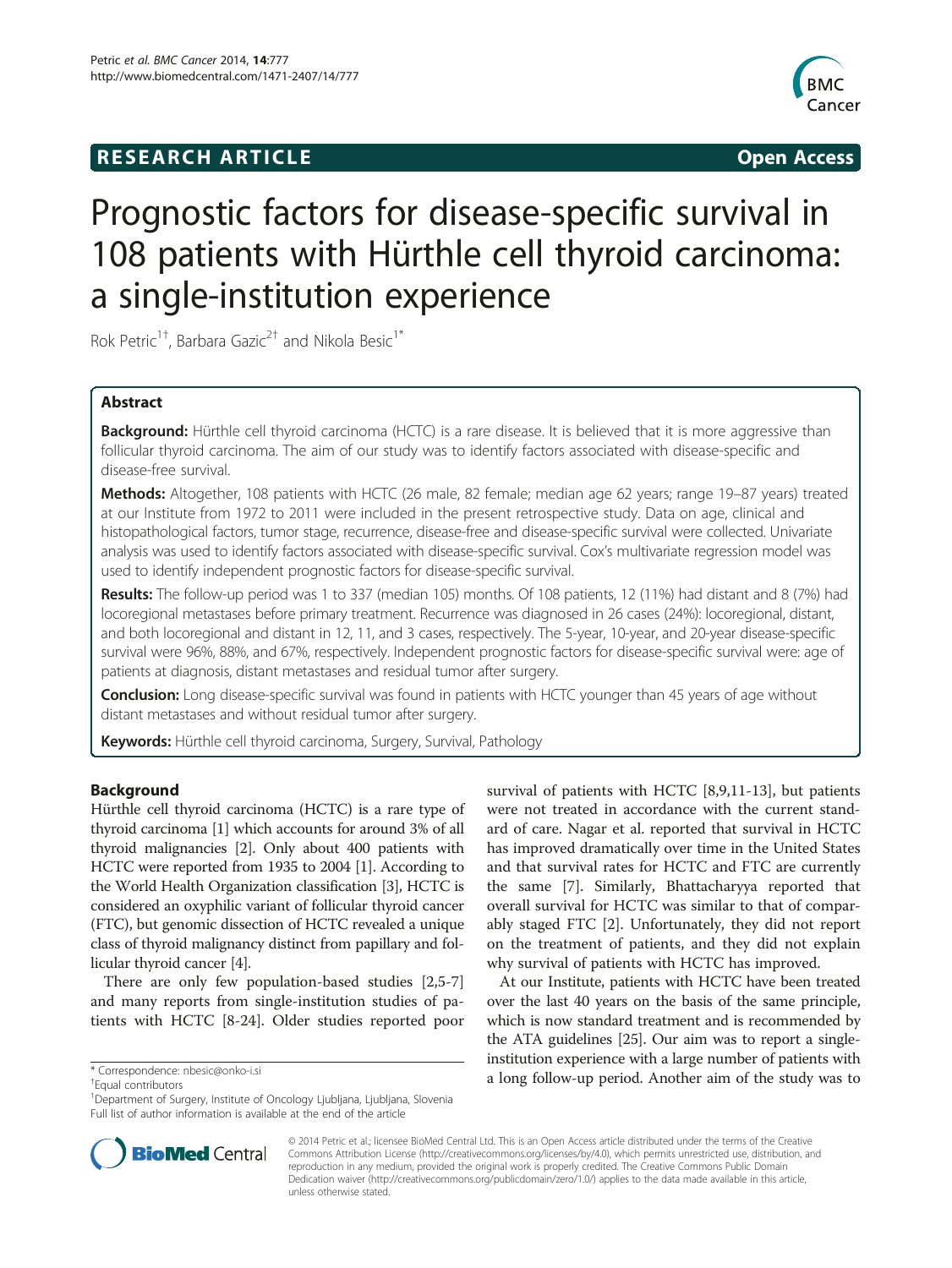determine which factors are predictive of recurrence and disease-specific survival in HCTC.

#### Methods

### **Patients**

A total of 108 patients with HCTC (82 women, 26 men; age 19 to 87 years, median age 62 years, mean age 58 years) were treated at our Institute between 1975 and 2007 and were included in our retrospective study. The follow-up time was 1–337 (median 105, mean 117) months.

The Medical Ethics Committee of the Republic Slovenia and the Protocol Review Board and Ethics Committee of the Institute of Oncology Ljubljana reviewed and approved the study, which was performed in accordance with the ethical standards laid down in an appropriate version of the 1964 Declaration of Helsinki.

All histological slides were examined by the pathologist (B.G.) experienced in thyroid pathomorphology. A diagnosis of HCTC was made based on histological criteria defined by LiVolsi and Rosai [\[26,27\]](#page-8-0). Only lesions demonstrating more than 75% of follicular cells with oncocytic characteristics were included in the study group. The identification of a cell as an oncocyte was based on the presence of acidophilic, granular cytoplasm and hyperchromatic or vesicular nuclei with large nucleolus. The diagnosis of malignancy was based on histological evidence of transcapsular and/or vascular invasion, extrathyroidal local tissue invasion by primary tumor [[26,27](#page-8-0)], or presence of nodal or distant metastasis. All patients with Hürthle cell neoplasms with cells containing typical nuclear features of papillary carcinoma were excluded from our present study and were the subject of one of our previous studies [\[28\]](#page-8-0).

A chart review was performed, and data on patients' age, clinical and histopathological factors, tumor stage, treatment, recurrence, disease-free and disease-specific survival were collected. Clinical and pathomorphological characteristics are given in Table [1](#page-2-0).

Patients were categorized into two groups: less than 45 years of age and 45 years or older. Tumor size, presence of regional and/or distant metastases, as well as residual tumor after surgery were assessed by the TNM clinical classification system according to the UICC criteria from 2009 [\[29\]](#page-8-0). In addition to chest X-ray, the diagnostic work-up also included ultrasound (US) of the thyroid gland and determination of serum thyroglobulin (Tg) concentration. Additional diagnostic work-up (computed tomography [CT], magnetic resonance imaging [MRI], bone scintigraphy and/or PET-CT) was performed whenever medical history or physical examination indicated distant metastases. After thyroid surgery, additional diagnostic work-up was performed if radioactive iodine (RAI) uptake was detected outside the thyroid bed, or if the thyroglobulin (Tg) level was greater than 1 ng/mL.

Follow-up was performed at our Institute at least once a year. It consisted of a medical history, physical examination and determination of serum Tg concentration. Criteria for disease-free survival were: Tg levels of less than 1 ng/mL, negative whole-body RAI scans, and exclusion of cervical lymph node metastases detected by US [\[25,30](#page-8-0)]. Whenever Tg concentration was elevated or clinical symptoms of possible recurrence were present, imaging (X-ray, US, CT, MR, bone scintigraphy, PET-CT and/or RAI scintigraphy) was performed in order to determine the site and extent of suspected recurrence.

### **Treatment**

Our patients were treated by different surgeons. Therefore, surgical treatment of primary tumor, locoregional recurrences, and distant metastases was not uniform; neither was the proportion of patients treated by RAI ablation of thyroid remnant, external beam radiotherapy (EBRT), chemotherapy, and RAI therapy.

Surgery is the mainstay of the treatment of HCTC. Among surgically-treated patients, 79% had primary surgery at the Institute of Oncology and 21% elsewhere (some of them had either biopsy alone or some kind of inadequate surgery). Completion thyroidectomy was performed in 20 patients. All other specific therapies (surgery, RAI, EBRT and/or chemotherapy) as well as follow-up were performed in all patients at the Institute of Oncology.

Total or near-total thyroidectomy is considered an adequate surgical procedure for HCTC. Our treatment approach after an inadequate surgical procedure is generally completion thyroidectomy. However, completion thyroidectomy was not performed if there were technical problems (e.g. recurrent nerve injury or hypoparathyroidism or severe fibrosis), or if the patient refused another surgical procedure or preferred treatment with RAI. Initial treatment in 13 patients with locally advanced tumor was neoadjuvant chemotherapy, while one patient received concomitant EBRT with a tumor dose of 36 Gy. Tumor size decreased in all these patients, and in 43%, the largest tumor size decreased by more than 50% [[31](#page-8-0)]. The data on the type of surgery for primary tumors are listed in Table [1](#page-2-0). Altogether 16 patients had pT4 tumor and 9 patients had an R2 tumor resection. After surgical procedures macroscopic tumor was present on the trachea in 6 cases, the esophagus in 4 cases, the larynx in 2 cases, the carotid artery in 2 cases, mediastinal vessels in 2 cases, recurrent laryngeal nerve in 1 cases and the prevertebral fascia in 1 case. None of our patients required total laryngectomy or any other radical procedure. Infiltration of trachea was managed surgically by tracheal shaving, and in one case, by tracheostomy.

Metastases in regional lymph nodes were treated surgically by modified radical neck dissection in nine patients;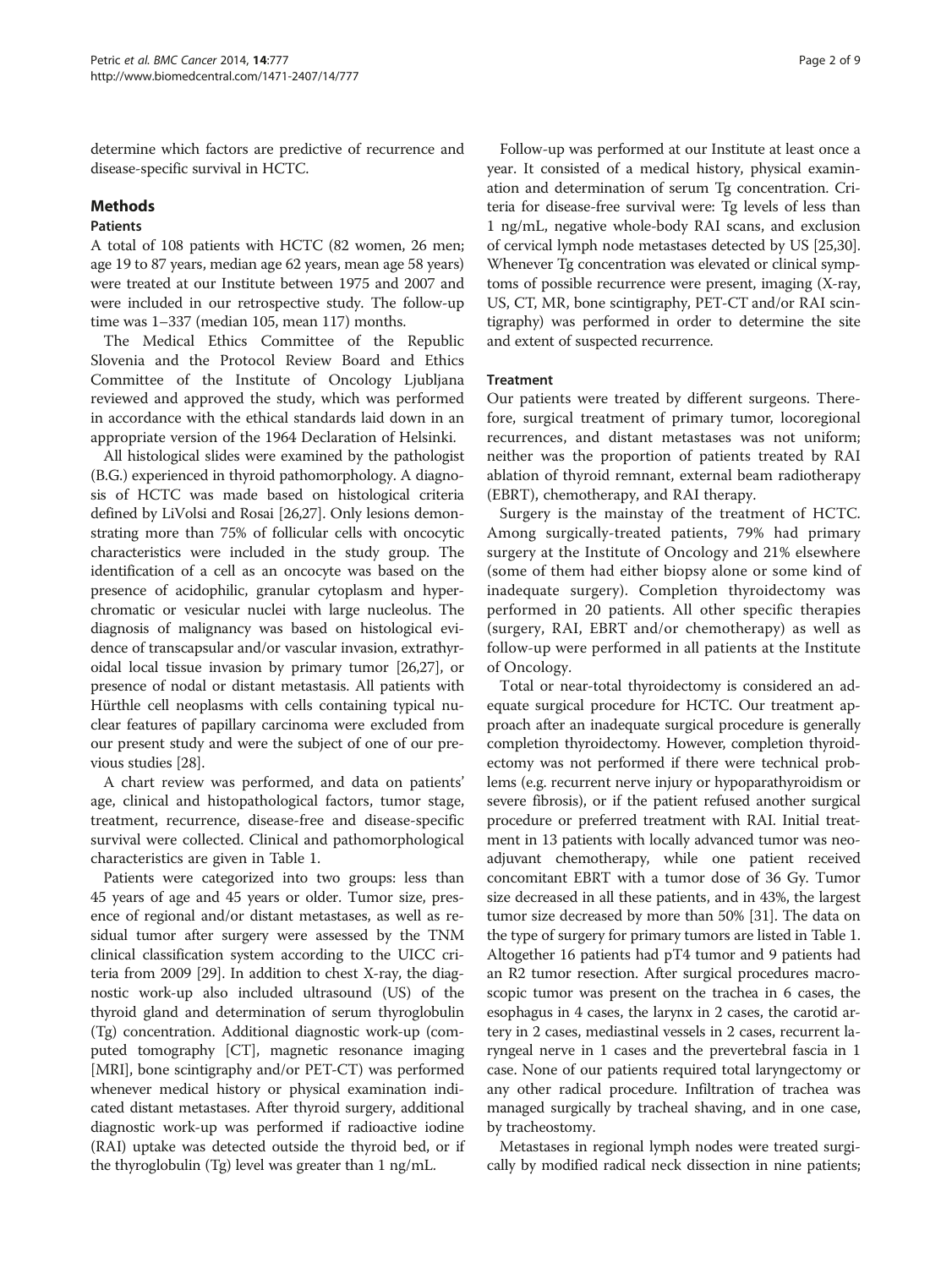| Factor                                | Subgroup                          | Patients number (%) Dead of disease | $(N = 20)$        | Alive or dead of<br>other causes $(N = 88)$ | p-value |
|---------------------------------------|-----------------------------------|-------------------------------------|-------------------|---------------------------------------------|---------|
| Gender                                | Female                            | 82 (76)                             | 12                | 70                                          | 0.08    |
|                                       | Male                              | 26(24)                              | 8                 | 18                                          |         |
| Age (years)                           | 44 or less                        | 23(21)                              | $\mathbf 0$       | 23                                          | 0.006   |
|                                       | 45 or more                        | 85 (79)                             | 20                | 65                                          |         |
| Tumor diameter (cm)                   | $0 - 4$                           | 56 (52)                             | $\overline{2}$    | 54                                          | 0.001   |
|                                       | 4.01 and more                     | 52 (48)                             | 18                | 34                                          |         |
| pT tumor stage                        | pTx                               | 1(1)                                | $\mathbf{1}$      | 0                                           | 0.001   |
|                                       | pT1                               | 9(8)                                | $\mathbf{0}$      | 9                                           |         |
|                                       | pT <sub>2</sub>                   | 35 (32)                             | 1                 | 34                                          |         |
|                                       | pT3                               | 47 (43)                             | 9                 | 38                                          |         |
|                                       | pT4                               | 16(15)                              | 9                 | $\overline{7}$                              |         |
| N stage                               | N0                                | 100 (93)                            | 16                | 84                                          | 0.04    |
|                                       | $N1 (N1a + N1b)$                  | 8(7)                                | 4                 | 4                                           |         |
|                                       | N <sub>1</sub> a                  | 3                                   |                   |                                             |         |
|                                       | N <sub>1</sub> b                  | 5                                   |                   |                                             |         |
| M stage                               | M <sub>0</sub>                    | 96 (89)                             | 11                | 85                                          | 0.001   |
|                                       | M1                                | 12(11)                              | 9                 | 3                                           |         |
| <b>Tumor differentiation</b>          | Well                              | 66 (61)                             | 8                 | 58                                          | 0.03    |
|                                       | Moderate or poor                  | $36 + 6(33 + 6)$                    | $12 \overline{ }$ | 30                                          |         |
| Vascular invasion                     | Minimal or suspected              | 66 (61)                             | 10                | 56                                          | 0.26    |
|                                       | Extensively                       | 42 (39)                             | 10                | 32                                          |         |
| <b>Capsular invasion</b>              | No or minimal                     | 56 (52)                             | 8                 | 48                                          | 0.24    |
|                                       | Transcapsular                     | 52 (48)                             | 12                | 40                                          |         |
| Thyroid surgical procedure            | Total or near-total thyroidectomy | 77 (71)                             | 8                 | 69                                          | 0.001   |
|                                       | Lobectomy or less                 | 31 (29)                             | 12                | 19                                          |         |
| Residual tumor after surgery          | R0 - without residual tumor       | 80 (74)                             | $\overline{7}$    | 73                                          | 0.001   |
|                                       | R1 - microscopic residual tumor   | 19 (17)                             | 10                | 9                                           |         |
|                                       | R2- macroscopic residual tumor    | 9(8)                                | 3                 | 6                                           |         |
| <b>Neck dissection</b>                | No                                | 99 (92)                             | 15                | 84                                          | 0.01    |
|                                       | Yes                               | 9(8)                                | 5                 | 4                                           |         |
| Radioiodine ablation after surgery No |                                   | 21 (20)                             | 5                 | 16                                          | 0.53    |
|                                       | Yes                               | 87 (80)                             | 15                | 72                                          |         |
| Therapy with radioiodine              | No                                | 77 (71)                             | 3                 | 29                                          | 0.17    |
|                                       | Yes                               | 31 (29)                             | 17                | 59                                          |         |
| External beam radiotherapy            | No                                | 85 (79)                             | 11                | 74                                          | 0.004   |
|                                       | Yes - neck and mediastinum        | 23(21)                              | 9                 | 14                                          |         |
| External beam radioterapy             | No                                | 81 (75)                             | 6                 | 75                                          | 0.001   |
|                                       | $Yes - any site$                  | 27(25)                              | 14                | 13                                          |         |
| Chemotherapy                          | No                                | 92 (85)                             | 11                | 81                                          | 0.001   |
|                                       | Yes                               | 16(15)                              | 9                 | 7                                           |         |

## <span id="page-2-0"></span>Table 1 Patients' and tumor characteristics and univariate statistical analysis of disease-specific survival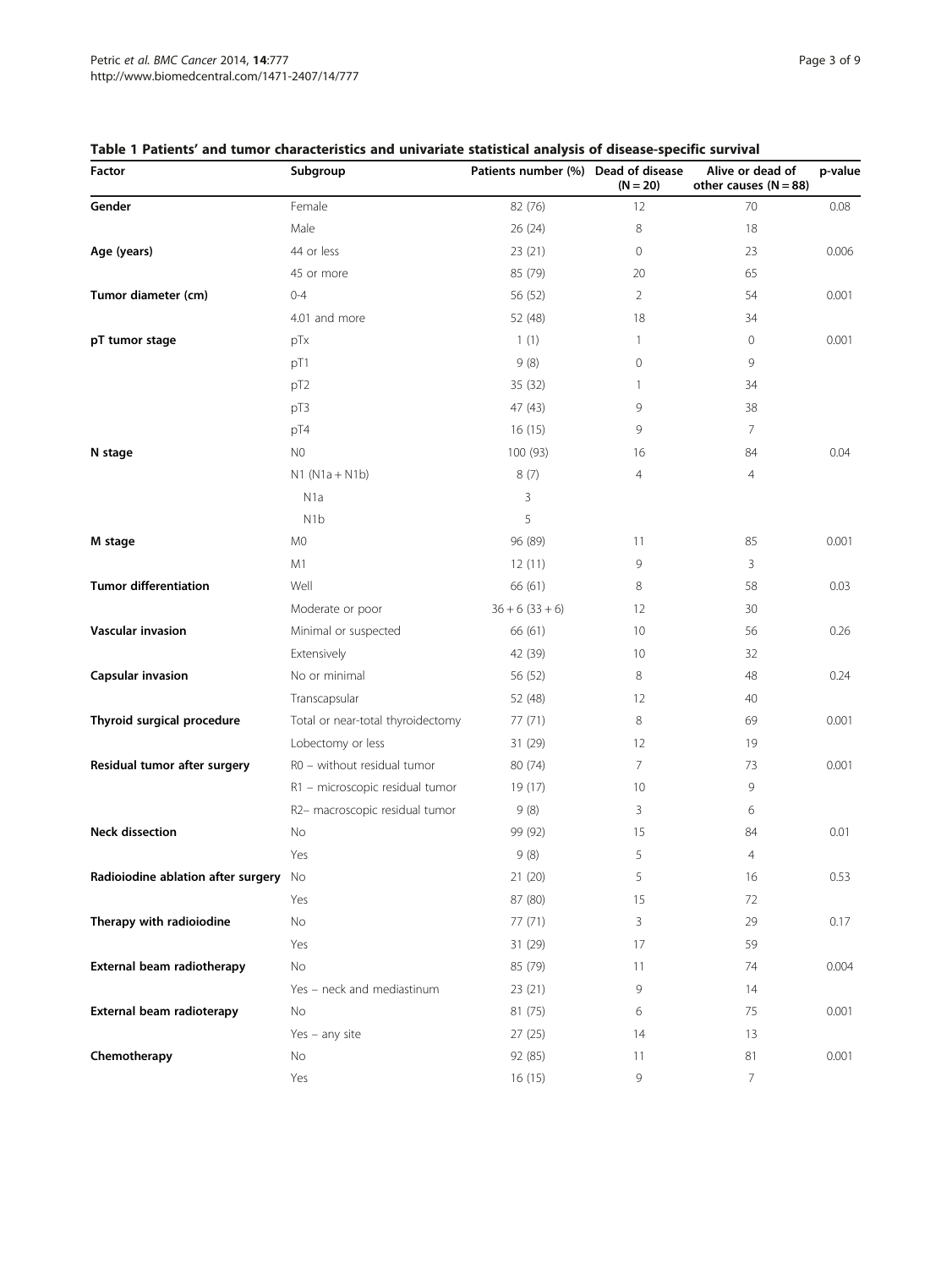| Recurrence | No.                            | 70 (65) | 0            | 70 |  |
|------------|--------------------------------|---------|--------------|----|--|
|            | Yes - distant                  | 11(10)  | 4            |    |  |
|            | Yes - locoregional             | 12(11)  | 5            |    |  |
|            | Yes - locoregional and distant | 3(3)    |              |    |  |
|            | Initially distant metastases   | 12(11)  | 9            | 3  |  |
| Outcome    | Alive without disease          | 52 (48) | $\mathbf{0}$ | 52 |  |
|            | Alive with disease             | 16(15)  | 0            | 16 |  |
|            | Dead of disease                | 20(19)  | 20           | 0  |  |
|            | Dead of other causes           | 15(14)  | $\mathbf{0}$ | 15 |  |
|            | Lost to follow-up              | 5(5)    | $\Omega$     | 5  |  |

Table 1 Patients' and tumor characteristics and univariate statistical analysis of disease-specific survival (Continued)

in seven as part of primary treatment and in two because of disease recurrence. Levels 2–6 and levels 2–5 were removed in five and four cases, respectively.

RAI was used for the ablation of thyroid remnant tissue in 87 patients (80%) treated with surgery. The ablation dose was 2.98-3.7 GBq (80–100 mCi) of RAI. After surgery, all patients received L-thyroxine therapy for thyrotropin (TSH) suppression. RAI was used also for the treatment of distant metastases and inoperable locoregional recurrences. Patients with distant metastases underwent total thyroidectomy prior to RAI treatment in order to increase the uptake of iodine in metastases and to speed up treatment. Before 2002, the serum concentration of TSH of >30 mU/L had been achieved by a 4–6-week withdrawal of L-thyroxine suppression therapy. Since 2002, recombinant human TSH (rhTSH)-aided RAI therapy has been used in elderly patients with concomitant diseases, a history of severe hypothyroid or compressive symptoms and/or evidence of tumor progression during thyroid hormone withdrawal [\[32\]](#page-8-0).

Sixteen of our patients with locoregionally advanced and/or metastatic disease were treated with chemotherapy. Targeted therapy was not used in patients included in the present report. EBRT was done in a total of 27 patients, of whom 23 received EBRT to the neck and superior mediastinum.

#### Survival

Disease-specific survival was defined as the period from the first day of primary treatment (surgery, chemotherapy, external irradiation, or radioactive iodine) to death of HCTC or the last follow-up. Overall survival was defined as the period from the first day of primary treatment (surgery, chemotherapy, external irradiation, or radioactive iodine) to death of any cause or the last follow-up.

Disease-free survival was defined as the period from the first day of primary treatment (surgery, chemotherapy, external irradiation, or radioactive iodine) to the radiologic or morphologic diagnosis of recurrence or the last followup. Only lymph node metastases were considered as

regional recurrence. The median duration of follow-up was 8.75 years (range 0.1-28.1 years).

## Statistical analysis

Univariate analysis was used to identify factors associated with disease-free and disease-specific survival. Disease-specific survival and disease-free interval were compared by log-rank test. All comparisons were twosided, and a p-value of <0.05 was considered statistically significant. Survival curves were calculated according to the Kaplan–Meier method. Cox's multivariate regression model was used to identify independent prognostic factors of disease-free and disease-specific survival. For statistical analysis, the statistical package PASW 18 (SPSS Inc., Chicago, IL, USA) was used.

## Results

One hundred eight patients were confirmed as having HCTC at the Institute of Oncology Ljubljana between 1972 and 2011, with a female-to-male ratio of 3.2:1. The median age at diagnosis was 62 years (range 19–87 years).

Tumor diameter ranged from 1 to 18 cm (median 4 cm). Many tumors were locally advanced at presentation. Extrathyroid tumor growth was present in 24 patients (22%) and lymph node metastases were found in 8 patients (7%). Metastatic lymph nodes were found in level 2 in 3 cases, level 3 in 5 cases, level 4 in 4 cases, level 5 in 1 case and level 6 in 2 cases. Distant metastases before therapy were present in 12 patients (11%), and all of these were single-organ metastases. Considering the site of metastatic spread, the lungs were involved in 8 patients, the skeleton in 3 cases, and the kidneys in one patient.

#### Disease-free survival

Recurrence was diagnosed in 26 cases: locoregional, distant, and both locoregional and distant in 12, 11, and 3 cases, respectively. The 5-year, 10-year, and 20-year disease-free intervals were 78%, 68%, and 65%, respectively. After surgical therapy of locoregional recurrence,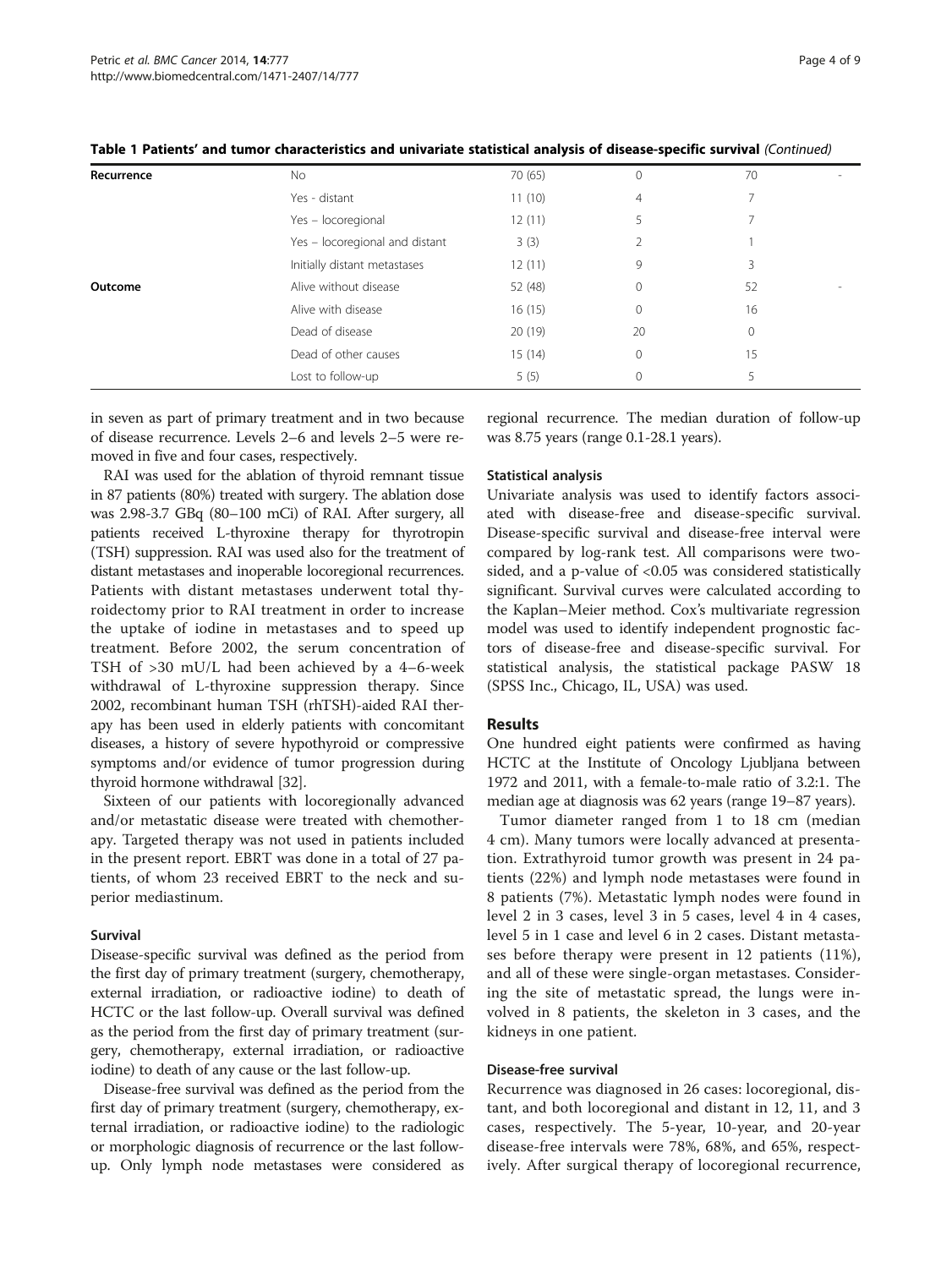six patients had been without evidence of disease for 0.5-20 years (median 4 years).

Univariate analysis (Table [2](#page-5-0)) showed that ten factors were associated with disease-free survival  $(p < 0.05)$ . All factors that showed statistical correlation ( $p < 0.05$  or less) with duration of survival and treatment-related factors were included in the multivariate analysis. Independent prognostic factors for disease-free survival were: gender, age of patients, regional metastases, and residual tumor after surgery. Relative risks of disease-free survival of subgroups are shown in Table [3.](#page-6-0) Shorter disease-free survival was 2.97 times more likely in men compared to women. Shorter disease-free survival was 17.04 times more likely in patients older than 45 years of age than in younger patients and 7.56 times more likely in patients with regional metastases than in patients without regional metastases. Shorter disease-free survival was 5.05 and 1.24 times more likely in patients with macroscopic and microscopic residual tumor than in patients without residual disease, respectively.

### Disease-specific survival

Disease-specific survival of our patients ranged from 0.1 to 28 years. The 5-year, 10-year, and 20-year diseasespecific survival were 96%, 88%, and 67%, respectively.

By the end of the study, 68 patients were still alive (52 had no evidence of disease, 16 were alive with disease), 5 patients were lost to follow-up, 15 patients died of causes unrelated to primary disease, while 20 patients died of thyroid carcinoma. Of the latter, 18 patients died of distant metastases, and the remaining 2 patients both died of distant and locoregional progression of the disease.

Univariate analysis (Table [1\)](#page-2-0) showed that eleven factors were associated with disease-specific survival ( $p <$ 0.05). All factors that showed statistically univariate correlation ( $p < 0.05$  or less) with duration of survival and treatment-related factors were included in the multivariate analysis. Independent prognostic factors for diseasespecific survival were  $(p < 0.001)$ : age of patients (Figure [1](#page-6-0)), distant metastases (Figure [2](#page-6-0)), and residual tumor after surgery (Figure [3](#page-6-0)).

The 10-year survival of our patients without distant metastases at presentation was 92%, while in those with distant metastases it was 60%. Patients with initial metastases survived 0.1-16.75 years (median 11.75 years). The survival of eight patients with initial lung metastases was 3.4-16.75 years (median 11.75 years).

## **Discussion**

There are only a limited number of publications about prognostic factors for disease-specific survival in patients with HCTC from different single institutions [[1,2,6](#page-8-0),[7,9,11](#page-8-0),[14,15,17,19](#page-8-0),[23\]](#page-8-0). In these publications, 20

different prognostic factors were reported. Prognostic factors were related to: patient's characteristics [[6,19](#page-8-0)], tumor [[6,9](#page-8-0),[11,17,19,23](#page-8-0)], extent of disease [[1,6,9,17,19,23](#page-8-0)] and treatment [\[1,6,19,23\]](#page-8-0). The majority of series included only a very limited number of patients, therefore the authors of these studies could perform only univariate statistical analysis. To our knowledge, so far only six publications [[1,2](#page-8-0),[6,11,19,23](#page-8-0)] have reported the results of multivariate regression analysis of prognostic factors for diseasespecific survival in patients with HCTC. The following prognostic factors were reported: age of patients [[2,6](#page-8-0)], gender [\[2](#page-8-0)], marital status [[6](#page-8-0)], tumor size [\[2,6,17\]](#page-8-0), extrathyroidal invasion [[2,6,19](#page-8-0)], tumor stage [\[23\]](#page-8-0), regional metastases [\[23\]](#page-8-0), distant metastases [\[6,19\]](#page-8-0), capsular invasion [[11](#page-8-0)], multifocal disease [\[19](#page-8-0)], solid pattern of growth [11], and extent of surgery [[23\]](#page-8-0). In our patients, the independent prognostic factors for disease-specific survival were: age of patients, distant metastases, and residual tumor after surgery. Two of the previous six papers were population-based [[2,6\]](#page-8-0), while two were clinicopathologic [[11,17\]](#page-8-0). To continue, two papers reported data from major cancer comprehensive centers covering large populations [[19,23](#page-8-0)]. However, both of them included a smaller number of patients than our study, therefore our paper provides more robust data on a larger number of prognostic factors.

The mean age of our patients at diagnosis was 58 years, which is in accordance with the majority of reports in the literature [\[1,6,10,14,15,23\]](#page-8-0). Our results confirm the findings in the literature [[2,6,17\]](#page-8-0) and show that patients' age is an independent prognostic factor for both diseasespecific survival and disease-free interval. In patients younger than 45 years of age, shorter disease-free survival was as many as 17.04 times more likely than in older patients.

Distant metastases were an independent prognostic factor for disease-specific survival in our patients. In patients with distant metastases, the risk of shorter survival was 3.3 times higher than in patients without distant dissemination. This relative risk was 5.3 in the study of Lopez-Penabad et al. [[19\]](#page-8-0).

Residual tumor after surgery was another independent prognostic factor for disease-specific survival in our population of patients. Our multivariate analysis also included the following confounding factors related to locoregional tumor extension and treatment: tumor size, tumor stage, regional metastases, capsular invasion, extrathyroidal invasion, and extent of surgery.

The recurrence rate in our patients was 27%, which is comparable to reports in the literature [\[1](#page-8-0),[17,19,23](#page-8-0)]. Khafif et al. reported that locoregional recurrence occurred in only 4 of 42 patients (10.5%) [\[14](#page-8-0)]. The probable cause for their low recurrence rate is the obvious difference in patient selection between our and their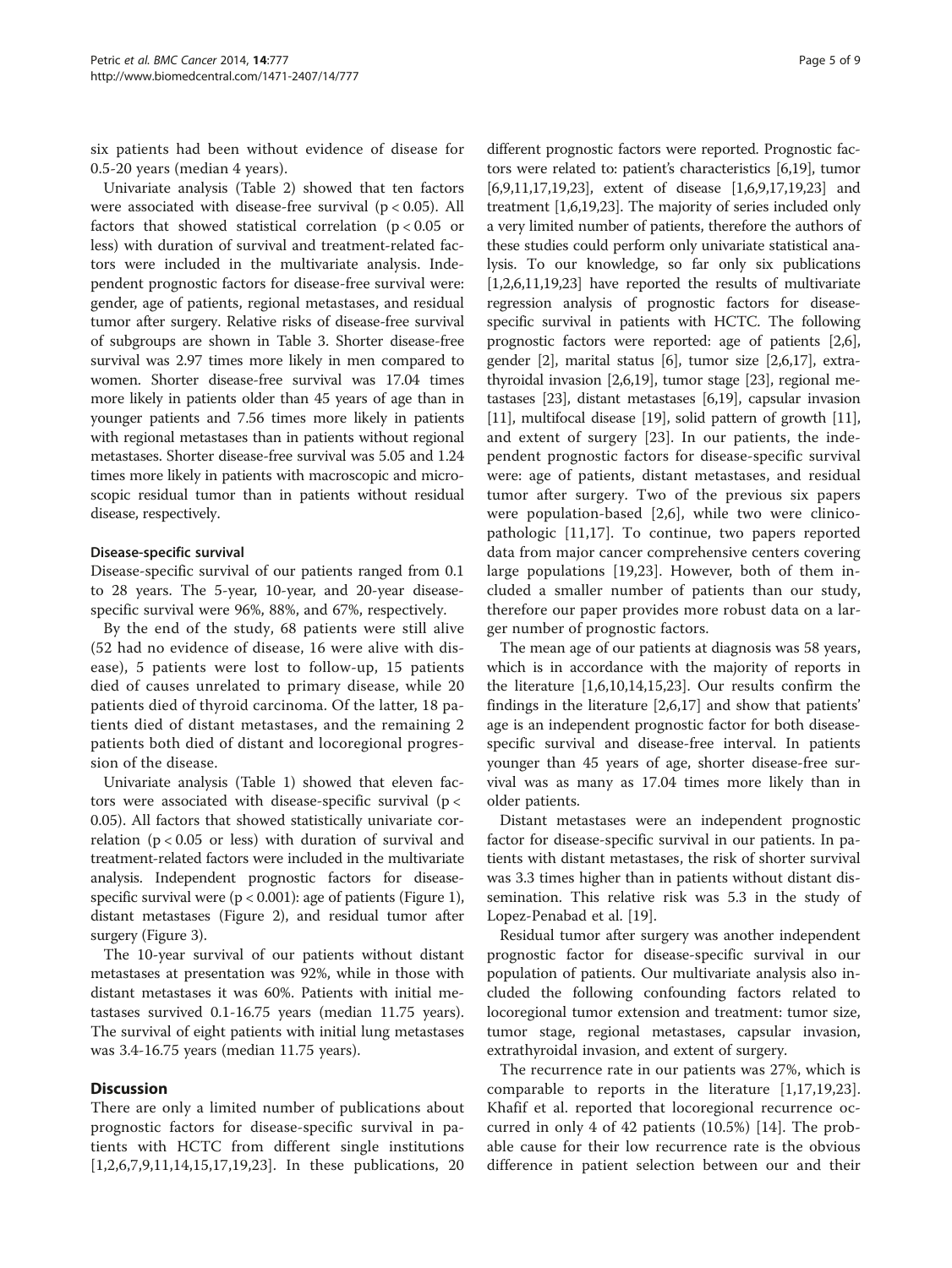<span id="page-5-0"></span>

| Table 2 Univariate statistical analysis of disease-free survival |  |  |
|------------------------------------------------------------------|--|--|
|------------------------------------------------------------------|--|--|

| Factor                       | Subgroup                          | Without recurrence $(N = 70)$ | With recurrence $(N = 26)$ | p-value |
|------------------------------|-----------------------------------|-------------------------------|----------------------------|---------|
| Gender                       | Female                            | 59                            | 14                         | 0.001   |
|                              | Male                              | 11                            | 12                         |         |
| Age (years)                  | 44 or less                        | 20                            | $\mathbf{1}$               | 0.03    |
|                              | 45 or more                        | 50                            | 25                         |         |
| Tumor diameter (cm)          | $0 - 4$                           | 44                            | 11                         | 0.10    |
|                              | 4.01 and more                     | 26                            | 15                         |         |
| pT tumor stage               | pTx, pT1 or pT2                   | 38                            | 5                          | 0.001   |
|                              | pT3                               | 28                            | 13                         |         |
|                              | pT4                               | $\overline{4}$                | 8                          |         |
| N stage                      | N <sub>0</sub>                    | 68                            | 22                         | 0.049   |
|                              | N1                                | $\overline{2}$                | $\overline{4}$             |         |
| M stage                      | M0                                | 70                            | 26                         |         |
|                              | M1                                | $\mathbf 0$                   | 0                          |         |
| <b>Tumor differentiation</b> | Well                              | 48                            | 13                         | 0.06    |
|                              | Moderate or poor                  | 22                            | 13                         |         |
| Vascular invasion            | Minimal or suspected              | 47                            | 16                         | 0.47    |
|                              | Extensively                       | 23                            | 10                         |         |
| Capsular invasion            | No or minimal                     | 34                            | 16                         | 0.34    |
|                              | Transcapsular                     | 36                            | 10                         |         |
| Thyroid surgical procedure   | Total or near-total thyroidectomy | 55                            | 16                         | 0.05    |
|                              | Lobectomy or less                 | 15                            | 10                         |         |
| Residual tumor after surgery | R0 - without residual tumor       | 62                            | 15                         | 0.005   |
|                              | R1 - microscopic residual tumor   | 5                             | 6                          |         |
|                              | R2- macroscopic residual tumor    | 3                             | 5                          |         |
| <b>Neck dissection</b>       | No                                | 70                            | 22                         | 0.005   |
|                              | Yes                               | $\circ$                       | $\overline{4}$             |         |
| Radioiodine ablation         | No                                | 16                            | 3                          | 0.26    |
|                              | Yes                               | 54                            | 23                         |         |
| Therapy with radioiodine     | No                                | 65                            | 12                         | 0.001   |
|                              | Yes                               | 5                             | 14                         |         |
| External beam radiotherapy   | No                                | 62                            | 17                         | 0.01    |
|                              | Yes - neck and mediastinum        | 8                             | 9                          |         |
| External beam radiotherapy   | No                                | 64                            | 15                         | 0.001   |
|                              | Yes $-$ any site                  | 6                             | 11                         |         |
| Chemotherapy                 | No                                | 66                            | 22                         | 0.11    |
|                              | Yes                               | 4                             | $\overline{4}$             |         |
| Outcome                      | Alive without disease             | 52                            | 0                          |         |
|                              | Alive with disease                | 0                             | 14                         |         |
|                              | Dead of disease                   | 0                             | 11                         |         |
|                              | Dead of other causes              | 14                            | 1                          |         |
|                              | Lost to follow-up                 | $\overline{4}$                | 0                          |         |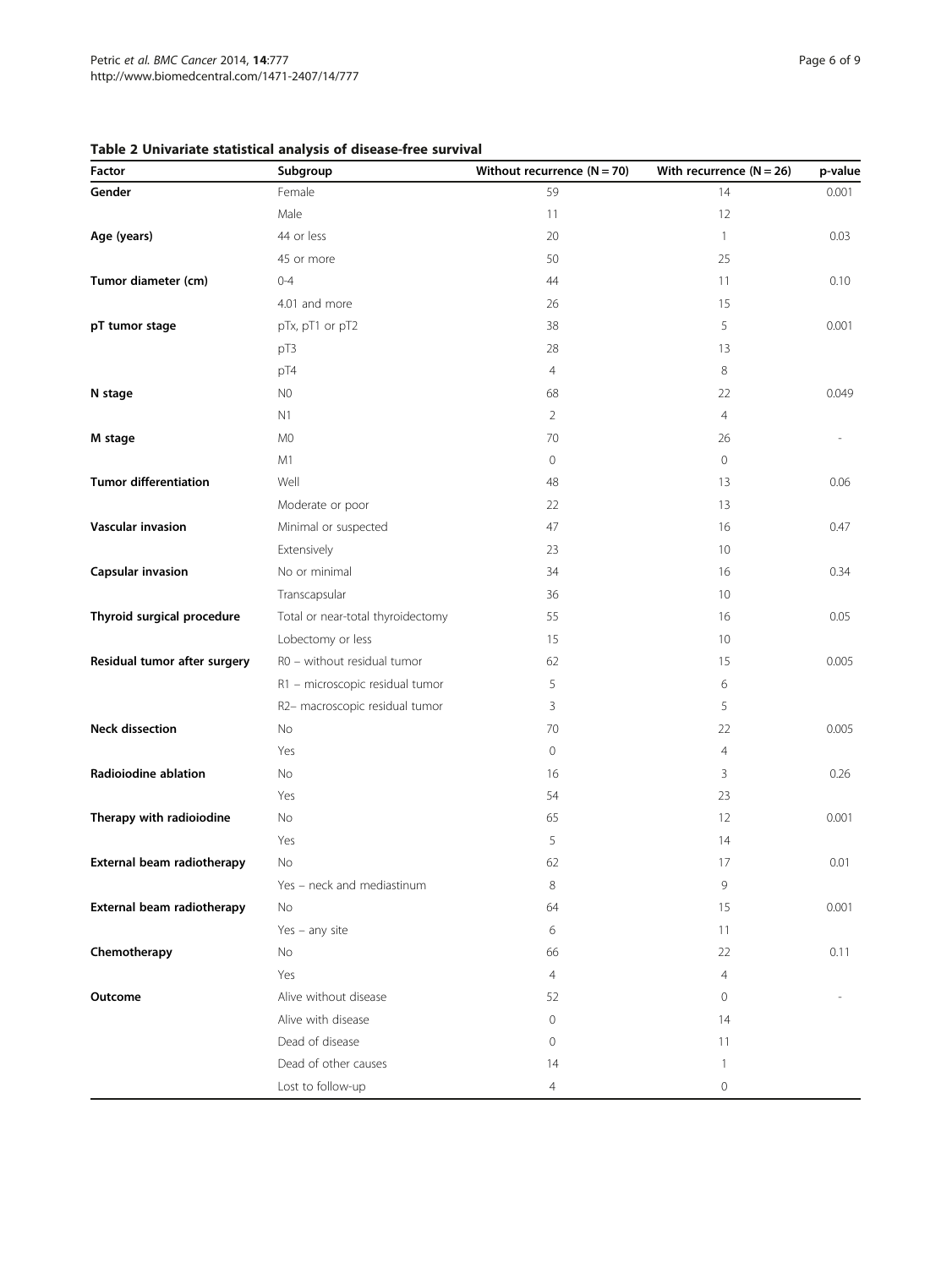<span id="page-6-0"></span>Table 3 Multivariate analysis of disease-free survival

| Factor                | Subgroup       | Odds ratio | <b>Odds ratio</b><br>(95% CI) | p-value |
|-----------------------|----------------|------------|-------------------------------|---------|
| Gender                | Female         |            |                               | 0.013   |
|                       | Male           | 2.97       | $1.25 - 7.04$                 |         |
| Age (years)           | 44 or less     | 1          |                               | 0.007   |
|                       | 45 or more     | 17.04      | $2.19 - 132.46$               |         |
| N stage               | N0             | 1          |                               | 0.001   |
|                       | N <sub>1</sub> | 7.56       | $2.26 - 25.27$                |         |
| <b>Residual tumor</b> | R0             | 1          |                               | 0.04    |
| after surgery         | R1             | 1.24       | $0.36 - 4.23$                 | 0.726   |
|                       | R2             | 5.05       | $1.66 - 15.38$                | 0.04    |

The likelihood of malignancy as calculated by logistic regression (model summary: chi-square =44.596; 5 degrees of freedom; P = 0.0001; −2 log likelihood of 177.131).

study groups. Their patients received primarily private consultations with only two surgeons. Therefore, HCTC was usually diagnosed at an earlier stage [\[14](#page-8-0)]. On the other hand, our patients had a lower recurrence rate compared to patients from another two tertiary cancer comprehensive centers: Royal Marsden Hospital and Sloan-Kettering Cancer Center, with the recurrence rate of 34% and 43%, respectively [\[23](#page-8-0),[17\]](#page-8-0). Possibly, the lower recurrence rate in our patients was related to more frequent use of adjuvant multimodal therapy.

The 10-year disease-free survival was 68% in our patients, while it was reported to be 40.5%, 43%, and 61% by Kushcayeva et al. [\[1\]](#page-8-0), Mills et al. [\[23\]](#page-8-0), and Stojadinovic



et al. [\[17](#page-8-0)], respectively. To our knowledge, only six reports  $[1,14,15,17,22,23]$  $[1,14,15,17,22,23]$  were published about disease-free survival and 15 factors were found to correlate with recurrence of HCTC. Predictive factors were related to: patient's characteristics [\[1\]](#page-8-0), tumor [\[14,15,17,22\]](#page-8-0), extent of disease [\[1,15,17,23\]](#page-8-0) and treatment [[1,23\]](#page-8-0). However, the majority of previous papers had a small number of



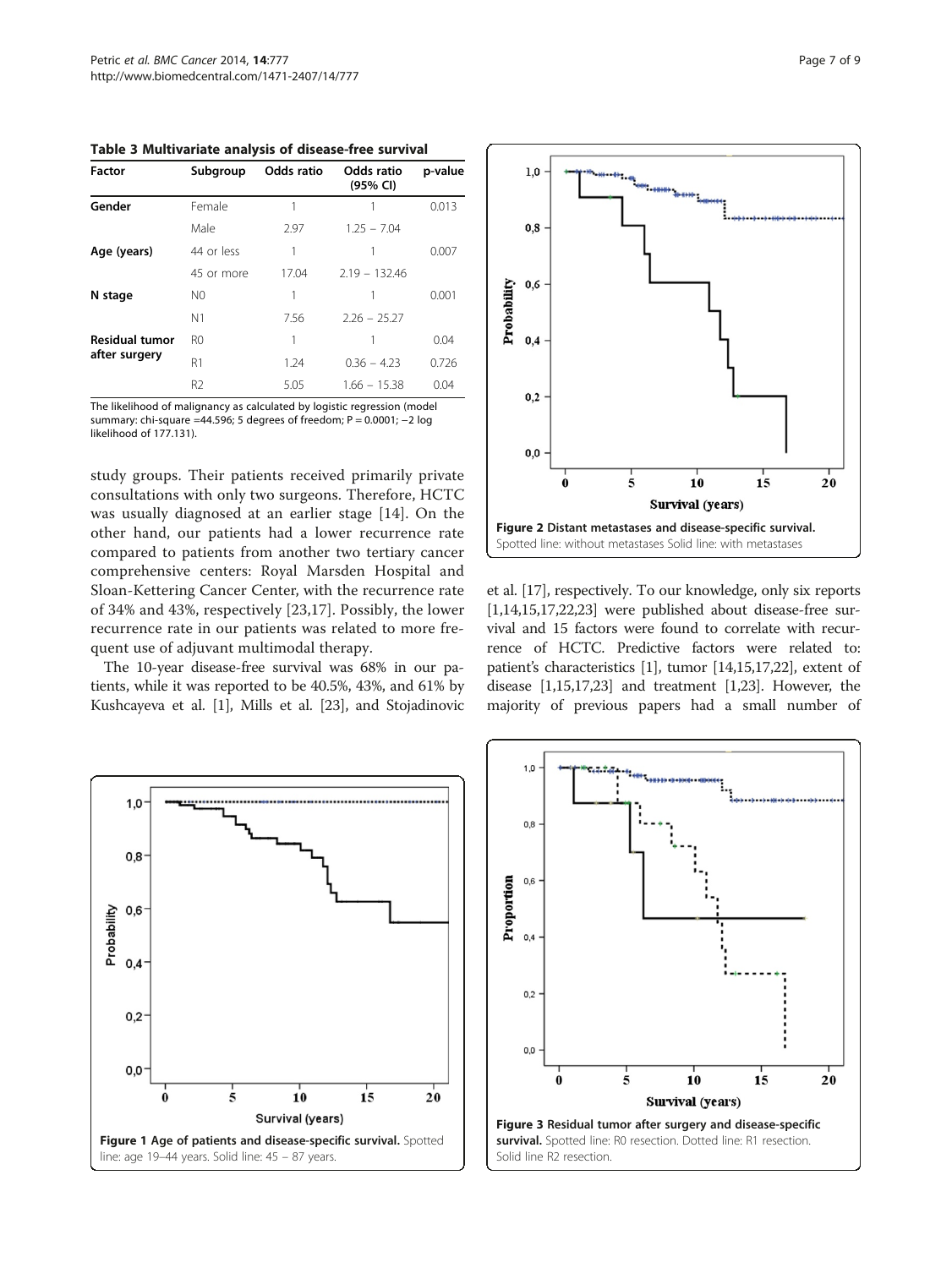patients, and only two publications [[15,23\]](#page-8-0) reported the results of multivariate logistic regression analysis of the disease-free interval in patients with HCTC. Our multivariate analysis showed that independent prognostic factors for disease-free survival were: gender, age of patients, regional metastases, and residual tumor after surgery. Regional metastases have already been a known independent prognostic factor from the study of Stojadinovic et al. [[15](#page-8-0)]. Extrathyroidal invasion was another independent prognostic factor in their study [\[15\]](#page-8-0). However, in our study group, extrathyroidal invasion was a prognostic factor by univariate analysis only and was not an independent factor, while residual tumor after surgery was an independent prognostic factor. Furthermore, an old clinical observation that younger patients and females have a favorable prognosis was statistically proven by our results.

The 10-year disease-specific survival in our patients was 88%, while it was 49%, 64%, and 73% in studies reported by Kushcayeva et al. [\[1](#page-8-0)], Mills et al. [\[23\]](#page-8-0), and Stojadinovic et al. [[17](#page-8-0)], respectively. It should be stressed that survival rates represent the result of both selection bias, i.e. more advanced disease in larger tertiary centers, and the effectiveness of different treatment modalities used in patients. Fortunately, SEER [\[6](#page-8-0)] and our data show that nowadays the majority of patients with HCTC have a favorable prognosis. Total thyroidectomy and RAI ablation of thyroid remnant tissue enable early detection of tumor recurrence. Furthermore, it is possible that such treatment affects disease-free and disease-specific survival. In addition, our results also show that long-term survival can be obtained also in patients with locoregionally advanced and metastatic disease, if they are treated multidisciplinary. Chemotherapy before surgical procedure may be effective in order to decrease the tumor size in HCTC [\[31\]](#page-8-0). Our group reported that RAI therapy may be effective in patients with metastatic HCTC [[18\]](#page-8-0) and that recombinant human thyrotropin-aided RAI therapy may be effective in patients with metastatic HCTC [\[32\]](#page-8-0). Since residual tumor after thyroid surgery is an independent prognostic factor for disease-specific as well as disease-free survival, an effective locoregional therapy is mandatory. Therefore, EBRT should be used in cases of residual tumor.

The limitation of our study is that the results of treatment and survival are reported only from a single institution. Another limitation is that not all our patients were treated uniformly because during a 40-year time frame, they were treated by many surgeons and oncologists. Our study is observational and not randomized, thus it is not possible to draw conclusions about the impact of treatment on patients' survival. However, the advantage of our study is that it included all patients with HCTC from Slovenia treated in the period from 1972 to 2011. During this period, all patients with thyroid carcinoma were referred to the only tertiary referral center for postoperative treatment and follow-up of patients with thyroid carcinoma in our country. Thus, our data are more comparable to the study reported by Goffredo et al. [[6](#page-8-0)], a population-level analysis of 3,311 patients from the Surveillance, Epidemiology, and End Results (SEER) database from 1988 to 2009 in the USA, than to reports from cancer comprehensive centers. Patients with more advanced disease are more often treated in these centers than in community hospitals [\[9,11,15,17,19,22](#page-8-0)-[24](#page-8-0)]. Goffredo et al. [[6\]](#page-8-0) reported that the female-to-male ratio was 3.22:1, mean age of patients was 58 years, mean tumor size was 3.6 cm, and extrathyroid extension was present in 14% of cases. Initially, only 5% of their patients had regional and 5% distant metastases. However, our patients had more advanced disease: mean tumor size was 5 cm, extrathyroid extension was present in 22% of cases, 7% of patients had regional and 11% distant metastases. Probably, our patients had more advanced disease because Slovenia is an endemic goiter region [\[33\]](#page-8-0). However, our patients had similar 10-year disease-specific survival compared to the SEER database patients reported by Goffredo et al. [\[6](#page-8-0)]. This can be explained by more effective treatment of our patients. Total thyroidectomy enables more effective adjuvant treatment with different modalities (radioactive iodine, EBRT and/or chemotherapy) resulting in longer survival, which is particularly important in patients with more advanced HCTC. Total thyroidectomy, RAI ablation of the thyroid remnant, and EBRT were done in Goffredo's [[6\]](#page-8-0) and our patients in 75%, 45% and 4%, and 71%, 87% and 27%, respectively.

#### Conclusion

Independent prognostic factors for disease-specific survival were: age of patients, distant metastases, and residual tumor after surgery. Independent prognostic factors for disease-free survival were: gender, age of patients, regional metastases, and residual tumor after surgery.

### Consent

Written informed consent was obtained from the patient for the publication of this report and any accompanying images.

#### Competing interests

The authors declare that they have no competing interests.

#### Authors' contributions

RP participated in the design of the study, partially collected data and performed the statistical analysis and drafted manuscript. NB participated in design of the study and drafted the manuscript. BG reviewed slides. All authors read and approved the final manuscript.

#### Acknowledgements

The paper was supported by a research program, P3-0289, by the Ministry of Higher Education, Science and Sport of Slovenia.